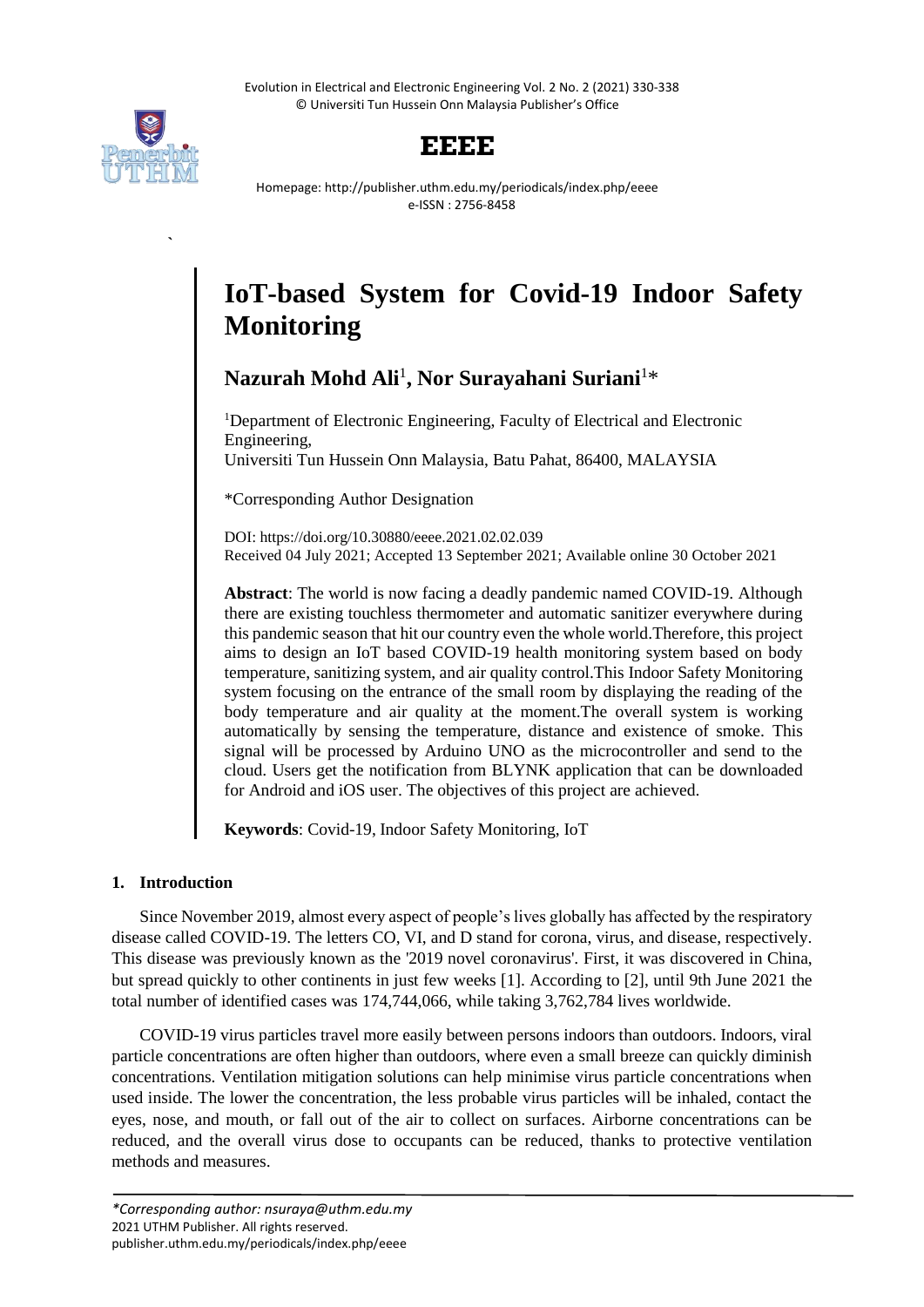Fever, fatigue, sore throat, nasal congestion, loss of taste and smell are all symptoms of coronavirus sickness, however this virus is now unpredictable. In some circumstances, the infected person has no symptoms and simply has had close contact with someone who has been infected previously. As a result, the use of face masks and sanitizers has demonstrated to be effective in reducing illness spread [3]. With the discovery of the vaccine at the end of 2019, people all around the world will be relieved. On February 21, 2021, the first batch of Pfizer-BioNTech COVID-19 vaccines was expected to arrive in Malaysia sooner than expected. There were other four type of vaccine named Sputnik V, Sinovac, CanSino Biologics and AstraZeneca which give different per cent of efficacy rate.

When new varieties are discovered among the community, our relief fades quickly. Viruses are constantly evolving due to mutation. Several strains of the virus (SARS-CoV-2) that causes coronavirus sickness in 2019 are currently causing worry due to alterations in the virus's spike-like S protein, which it utilises to bind to and infect cells. One of these variations was discovered in the United Kingdom (B.1.1.7). This COVID-19 variety looks to be more easily transmitted and may require a higher risk of death. It includes a small impact on the effectiveness of some antibody treatments and reduces the effectiveness of antibodies generated by a previous COVID-19 infection or C-19 vaccine.

Due to these facts, governments have implemented a variety of protection and safety measures to reduce disease spread, including mandatory indoor mask wearing, social distancing, quarantine, selfisolation, and limiting citizens' movement within country borders and abroad, often in conjunction with the prohibition and cancellation of large public events and gatherings [4]. Not even the frontliners, all people in our country need to take the responsibility in following the regulation to stop this pandemic from spreading worsely.

In this project, IoT-based system for COVID-19 Indoor Safety Monitoring aiming to help people follow the COVID-19 safety rules in order to reduce the spread. This project also focuses on indoor measures such as meeting room. People should alert with their body temperature and make sure to sanitize regularly. Arduino Uno microcontroller board with contactless temperature sensor and air quality sensor is used in this project.

# 1.1 Literature Review

In the field of coronavirus prevention, there a many action in order to apply the prevention measure such as getting vaccinated, staying at home, wearing a mask in public, avoiding crowded places, keeping a safe distance from others, ventilating indoor spaces, managing potential exposure durations, washing hands with soap and water frequently and for at least twenty seconds, using hand sanitizer on hand, and practising good respiratory hygiene. For instant, [5] are focus on most common indoor measures individuals with high body temperature ought to remain at home, wearing mask is obligatory and distance between people ought to be at least 1.5-2 meters. [6] also developed a system which will automatically monitor and control the device. This project is beneficial for when temperature-controlled devices turn on or off, and the client receives a message on his phone via IoT. The researcher [7] introduced An IoT Guided Healthcare Monitoring System for Managing Real Time Notifications by Fog Computing Services. Author [8] said one of the the benefits of IoT are the high-speed processing and computation of big data, efficiently generated and controlled in the diverse applications. In this [9], their project actualized a smart hand sanitizer dispenser that employments ultrasonic sensor to identify the presence of a hand, actuates the primary servo motor to pour the liquid on the hand, de-energizes the electromagnetic lock and promptly sends a signal to the second servo motor to open the entrance door. In [10], the authors able to build a system that has a structure basically isolated into four parts consist of monitoring system, information storage, data analytics administrations, and information visualization system. [10] stated that There are two potential technologies that show a strong stage for the improvement of Indoor Air Quality monitoring systems which is wireless sensor innovations (WSN) and Internet of Things (IoT).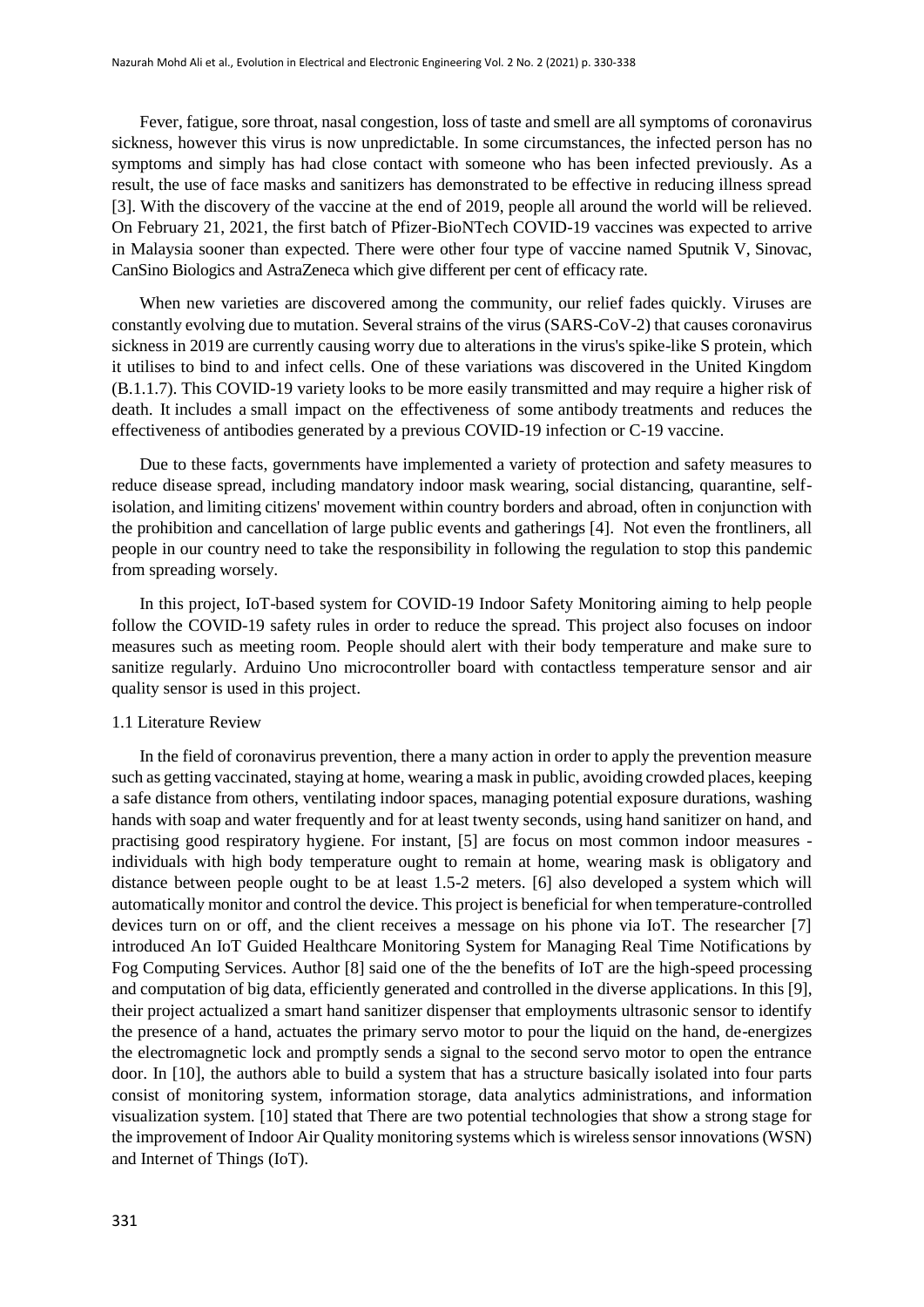In this work, three sensors are use in order to monitor the health and prevention caution of a person by using infrared thermometer, ultrasonic and air quality sensor which is can be integrated into one system. Therefore, this paper is organized as follows. Section 2 discusses the methodology, Section 3 explains the results and followed by a conclusion and future works in the last section.

## **2. Materials and Methods**

This section will present the methodology used to develop the proposed health monitoring system. The first subsection presents the overall block diagram of the system, followed by the hardware development and flow chart of process mechanism.

### 2.1 Block diagram

Figure 1 illustrates an overview of the system design for the proposed system. For the sensor part, this system using an infrared sensor to measure temperature, air quality sensor to monitor the presence of air pollution and ultrasonic sensor to measure the distance of the target object. For microcontroller, the Arduino UNO will be used. The output from these sensors are the opening and close of the door, pumping out the sanitizer and turning on the air purifier. Essentially, the smartphone device receives data via Blynk application.



**Figure 1: Block diagram of the system**

#### 2.2 Hardware Development

For this system to operate, tools and components being used is Arduino Uno board, MLX90614 sensor, HC-SR04 sensor, MQ135 sensor, ESP8266 Wi-Fi module, servo, LED bread board, battery and smartphone. Arduino Uno board is used as a microcontroller to connect between the sensors and Wi-Fi module. It enables to collect the analog output from the sensors and display the value through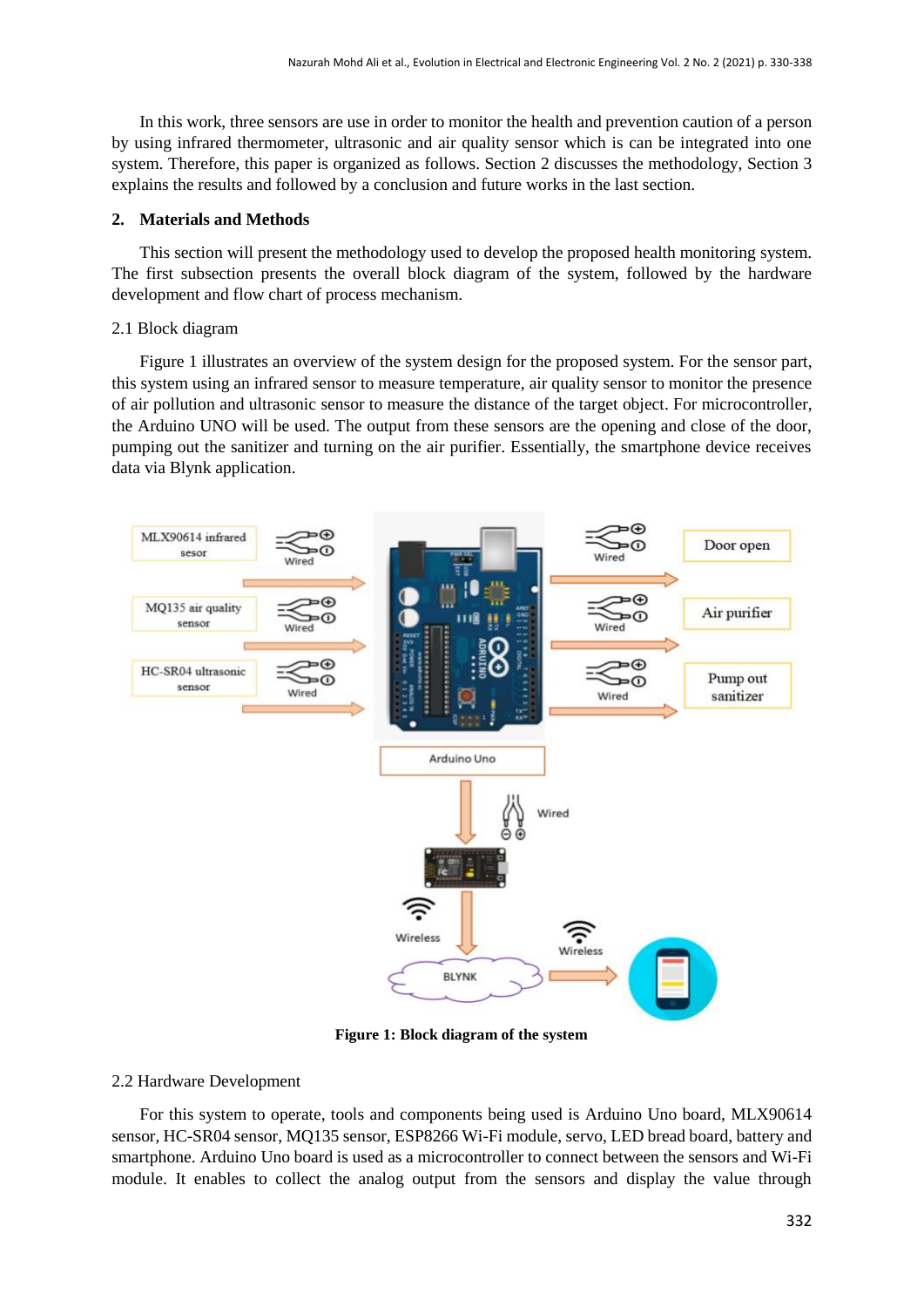smartphone, which helps in data collection for the devices. Using programming  $C_{++}$ , the microcontroller was programmed to interface with the sensor and display the output of the sensor on the output terminal of Arduino IDE. Figure 2 shows the connection of components for hardware development.



**Figure 2: Connection of components for hardware development**

## 2.3 Flowchart

The system starts when a person intends to enter a room. A person need to pass through an infrared sensor and at the same time the air quality sensor will detect the surrounding atmosphere. Ultrasonic sensor also working when a person places the hand near and the sanitizer will pump out. Arduino as the microcontroller will execute the code and fetch data from the infrared sensor and air quality sensor. The value of the body temperature and air quality from Arduino will display through handphone. To get notification from the cloud, Blynk application is used as the platform for the proposed system. Figure 3 illustrates the overall flowchart of the system.

## 2.4 Experimental Set-up

Five participants of both genders (four females and one male) and different ages (14 to 60 years old) are being selected as the test participants for this project. All data were recorded on a computer. One participant is having fever, one participant is not detected and the remaining participants are having normal temperature reading. During the experiment participants were placing their forehead at the infrared thermometer around 3 centimeters from the sensor. After the temperature is taken make sure the reading is normal temperature otherwise the door will not open. The participant placed their hand approximately less than 5 centimeters from the ultrasonic sensor. The servo at the sanitizer will trigger to rotate in order to pump out the sanitizer liquid. While these two sensor work, the air quality sensor is doing its own task which is measure the air quality continuously. If there is contaminants detected, the air purifier turned on automatically to filter the air at the moment. The air purifier will turn off by itself when the reading is below the risk level. There was a condition where the participant need to retake the temperature, for example if the participant scan for temperature the Blynk appear 'Not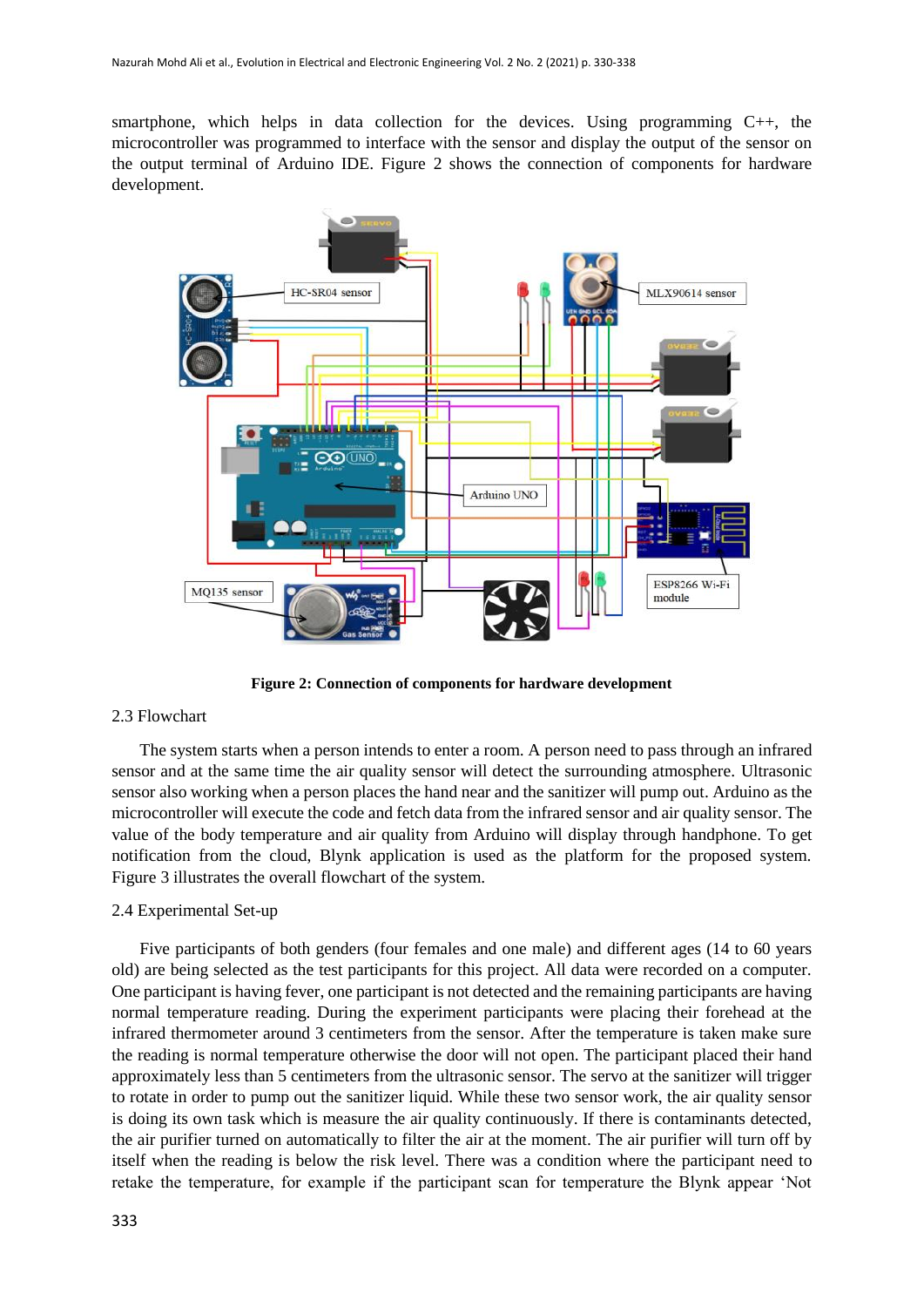Detected'. The participant need to placed their forehead closer to infrared thermometer. This is because the participant too far from the thermometer to get the logic reading for a human body. The reason there are difference condition was to compare the result of effectiveness of this system.



**Figure 3: The operational flowchart of the system**

## **3. Results and Discussion**

The results of the data collected by record the output value of infrared thermometer sensor, air quality sensor and ultrasonic sensor using computer. For infrared thermometer sensor, the result will show the condition of the participants whether in healthy or unhealthy condition. The normal temperature range is between 35.0 - 37.5°C and the feedback from this temperature is the door is open for the person to pass through. The temperature above 37.5°C is considered as unhealthy and the door will not open for that person. For air quality sensor, the air purifier will turn on when the reading of the air quality is above 300PPM. The ultrasonic detect the distance between the hand and sensor. The sanitizer will pump out when the reading of the distance is below 5cm. The output display of the device was shown at BLYNK application. Figure 4 shows the prototype of the monitoring and notification device.

## 3.1 Experimental results

Five people with different condition of temperature, distance and air quality reading participated in this project. This is to prove that the IoT-based system for COVID-19 Indoor Safety Monitoring is tested and had been tabulate in Table 1.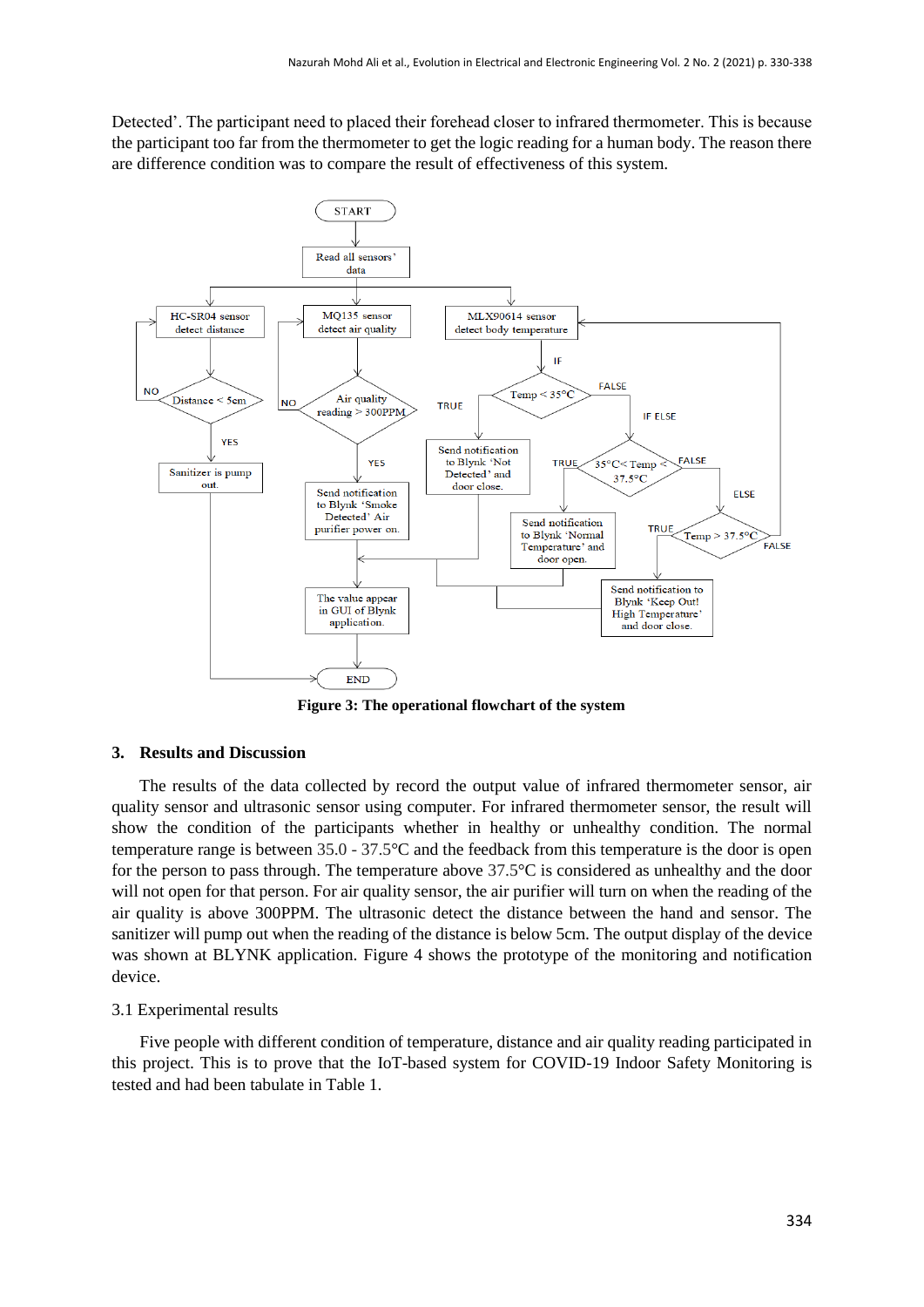

**Figure 4: Prototype of the monitoring and notification device**

|          | Temperature $(^{\circ}C)$ | Distance (cm)  | Air Quality (PPM) |
|----------|---------------------------|----------------|-------------------|
| Person 1 | 36.2                      | 3              | 246               |
| Person 2 | 33.0                      | 2              | 366               |
| Person 3 | 36.7                      | 10             | 242               |
| Person 4 | 38.1                      | $\overline{4}$ | 235               |
| Person 5 | 37.0                      |                | 240               |

**Table 1: Result for five participants**

# 3.2 Output Display of the Device

Output display for BLYNK application is shown in Figure 5 with the body temperature reading, and air quality reading. The recipient and user can monitor their body condition with help of BLYNK application. A push notification will be sent to the recipient.



**Figure 5: Display on BLYNK application for body temperature reading, and air quality reading**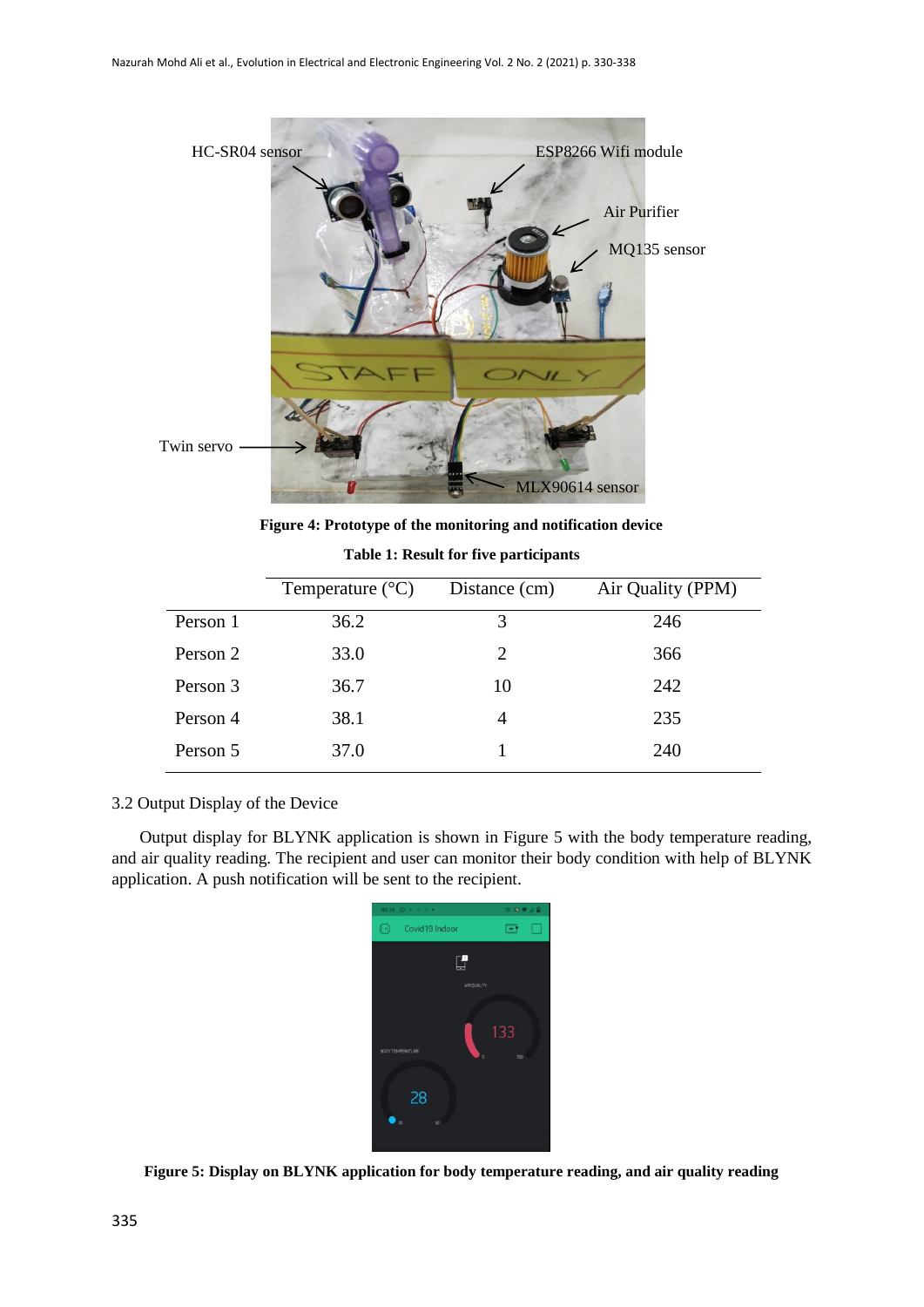## 3.3 Results of notification via Blynk application

For result of the infrared thermometer, there is three state which is not detected, normal and keep out. All three state are shown through Blynk notification to tell the user about their current state when they scan at the thermometer. Other than that, the Blynk also will send the notification to the user when the reading at the meter gauge which is indicate the air quality turn greater than 300PPM. The Blynk notification is shown in Figure 6 and 7.



**Figure 6: The notification appears when the temperature (a) below 35°C, (b) between 35-37.5°C, and (c) above 37.5°C**



**Figure 7: The notification appears when there is smoke exist**

# 3.4 Discussion

There are three sensors that were analyzed. The result for these sensors is due to their manufacturing characteristic and coding that was set through Arduino Uno.

## 3.4.1 Infrared Temperature Sensor

MLX90614 sensor which is refer to infrared thermometer sensor is used as the indicator to open or close a door. A typical adult body temperature ranges from 36.4 - 37.6°C, though different sources may provide slightly different figures such as sex, age, time of day, ethnicity, body mass index (BMI), or menstrual phase [11]. In this project, the normal body temperature in range between 35.0 - 37.5°C. When a person is scanned and the body temperature between this range, the green LED will light up and the door will open to allow them to pass through. The temperature below 35.0°C is refer as 'Not Detected' because it is below the normal body temperature. While the temperature above 37.5°C is indicate as fever and will remains the door close. At the same time the red LED will light up.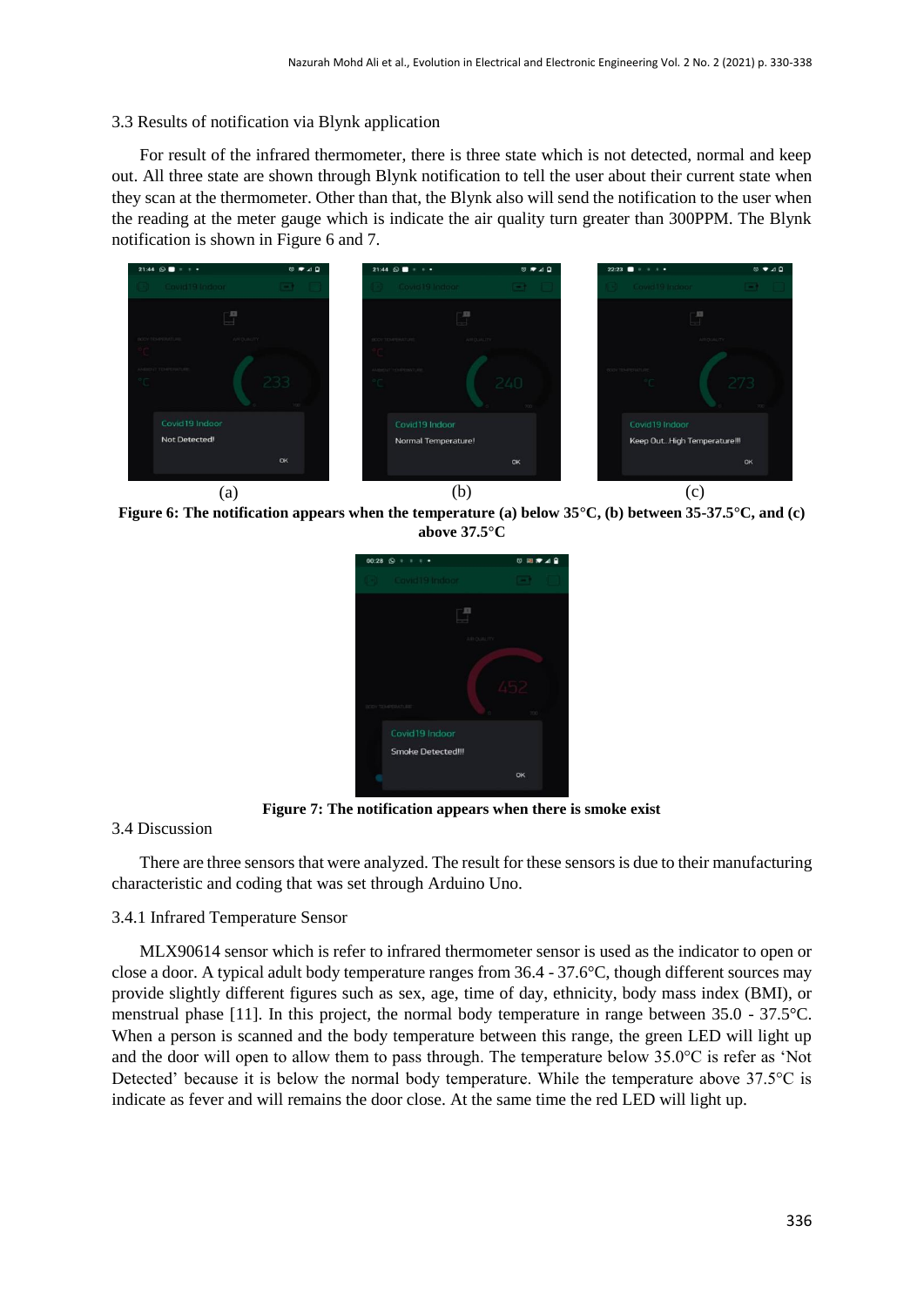## 3.4.2 Ultrasonic Sensor

HC-SR04 sensor is used as the hand detector. The servo is activated when distance between the hand and the sensor is below 5cm. This is because the servo will rotate 180° to pump out the sanitizer. The sensor is set not to function when the distance is greater than 5cm, this is because when the sanitizer pump out it might miss the target which is the hand.

# 3.4.3 Air Quality Sensor

MQ135 to detect air quality of the indoor area. The sensor work as a switch to the air purifier. The air purifier is turn on when the reading of the air quality is above 200 PPM. The initial reading of the sensor is range 100 - 200 PPM. The reading will change according to the presence of smell and smoke.

# **4. Conclusion**

Overall, infrared thermometer, ultrasonic and air quality sensor are used to monitor and notify the health condition. MLX90614 sensor is a type of sensor used (Serial Peripheral Interface) SPI bus to measure the temperature rate value, HC-SR04 sensor is type of sensor that used ultrasonic sound waves to measure distance of a target object and MQ135 is type of sensor that used to detect excess of gases. Arduino UNO is used as a microcontroller to collect the analog output from the sensors and display in the laptop which helps in data collection for the system. The output of the body temperature and air quality can be observed at smart phone screen to monitor body condition and air quality at the moment. However, there is an obvious limitation of this system, which is the system is only suitable for small area as the device used is not accommodate in large area. Technically, the IoT part can be upgraded so that it can reduce the problem of lost signal between the hardware and software part.

# **Acknowledgement**

The authors would like to thank the Faculty of Electrical and Electronic Engineering, Universiti Tun Hussein Onn Malaysia for its support.

# **References**

- [1] H. Zhu, L. Wei, and P. Niu, "The novel coronavirus outbreak in Wuhan, China," Glob. Heal. Res. Policy, vol. 5, no. 1, p. 6, 2020, doi: 10.1186/s41256-020-00135-6
- [2] Worldometers website.Accessed: Oct. 10, 2020. [Online]. Available: [https://www.worldometers.info/coronavirus/?utm\\_campaign=homeAdvegas1?](https://www.worldometers.info/coronavirus/?utm_campaign=homeAdvegas1?)
- [3] Matuschek, C., Moll, F., Fangerau, H. et al. Face masks: benefits and risks during the COVID-19 crisis. Eur J Med Res 25, 32 2020. [https://doi.org/10.1186/s40001-020-](https://doi.org/10.1186/s40001-020-00430-5) [00430-5](https://doi.org/10.1186/s40001-020-00430-5)
- [4] M. S. Hossain, M. Rahman, M. T. Sarker, M. E. Haque, and A. Jahid, "A smart IoT based system for monitoring and controlling the sub-station equipment," *Internet of Things*, vol. 7, p. 100085, Sep. 2019, doi: 10.1016/j.iot.2019.100085
- [5] N. Petrovic and D. Kocic, "IoT-based System for COVID-19 Indoor Safety Monitoring," *IcETRAN 2020*, no. September, 2020, [Online]. Available: https://www.researchgate.net/publication/343231422\_IoTbased\_System\_for\_COVID-19\_Indoor\_Safety\_Monitoring